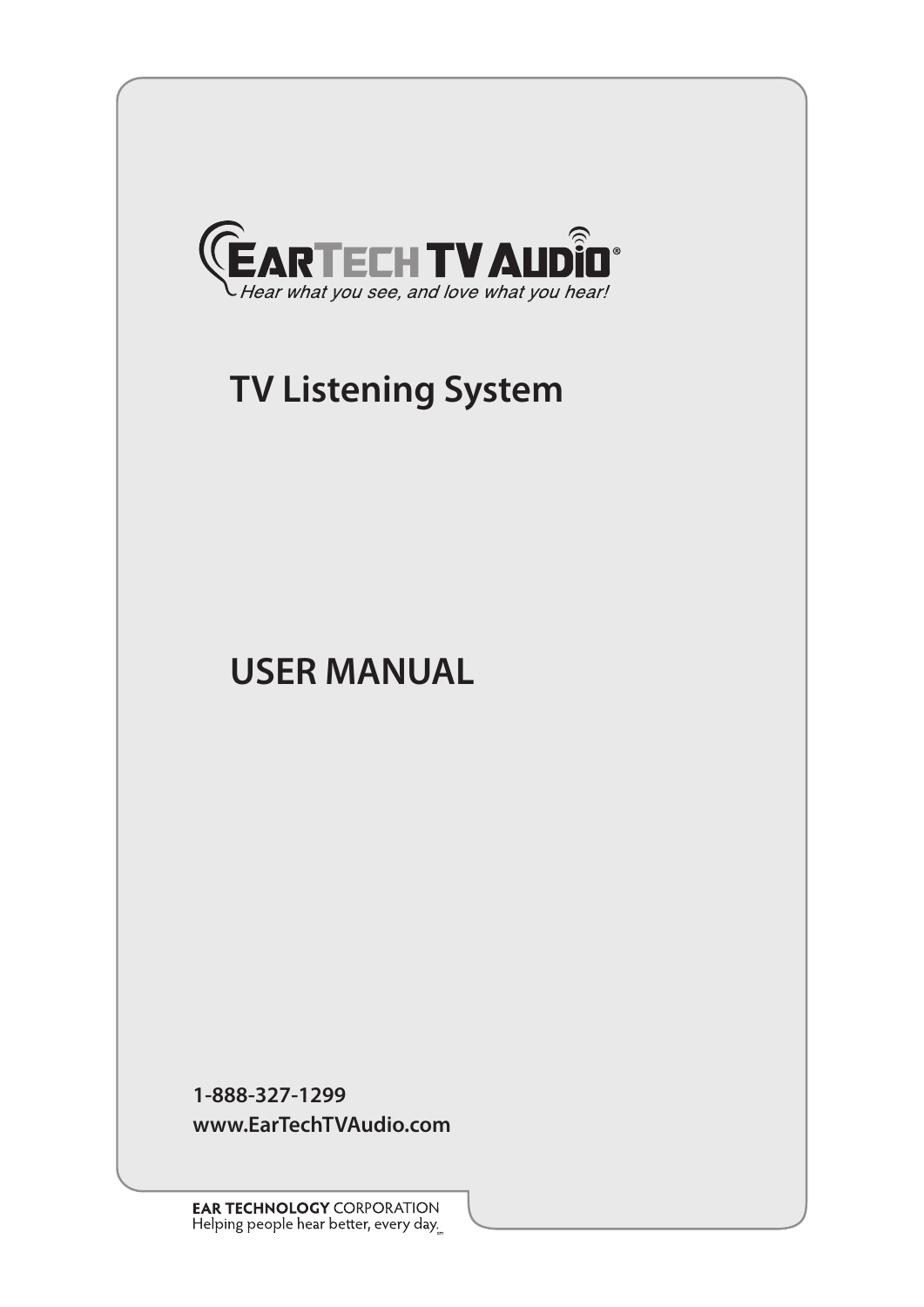

- 1. Headset Receiver or Neckloop Receiver
- 2. Transmitter
- 3. Power Suppy Cable
- 4. Battery (x2)
- 5. Audio Cable (3.5mm stereo plug)
- 6. RCA Adapter Cable
- 7. TOSLINK Optical Cable
- 8. 6.3mm (1/4") to 3.5mm Adapter Plug
- 9. External Microphone

# **Setup**

- 1. Plug in transmitter (base station). 000  $\sum_{\text{STEBC}}$  and  $\sum_{\text{STEAC}}$  and  $\sum_{\text{STEAC}}$  $\bullet$  $\overline{\mathbf{u}}$ 보 2. Insert battery into bottom of receiver. 3. Place receiver in transmitter base to  $\overline{\mathbb{Q}}$  o ĹО € charge overnight (or at least 3 hours). **3HRS**
	- 4. Check to see which type of audio output your TV has. Connect transmitter to TV by following the appropriate illustration in the set-up guide.
	- 5. Enjoy!

**Need help? Instructional videos available at eartechtvaudio.com**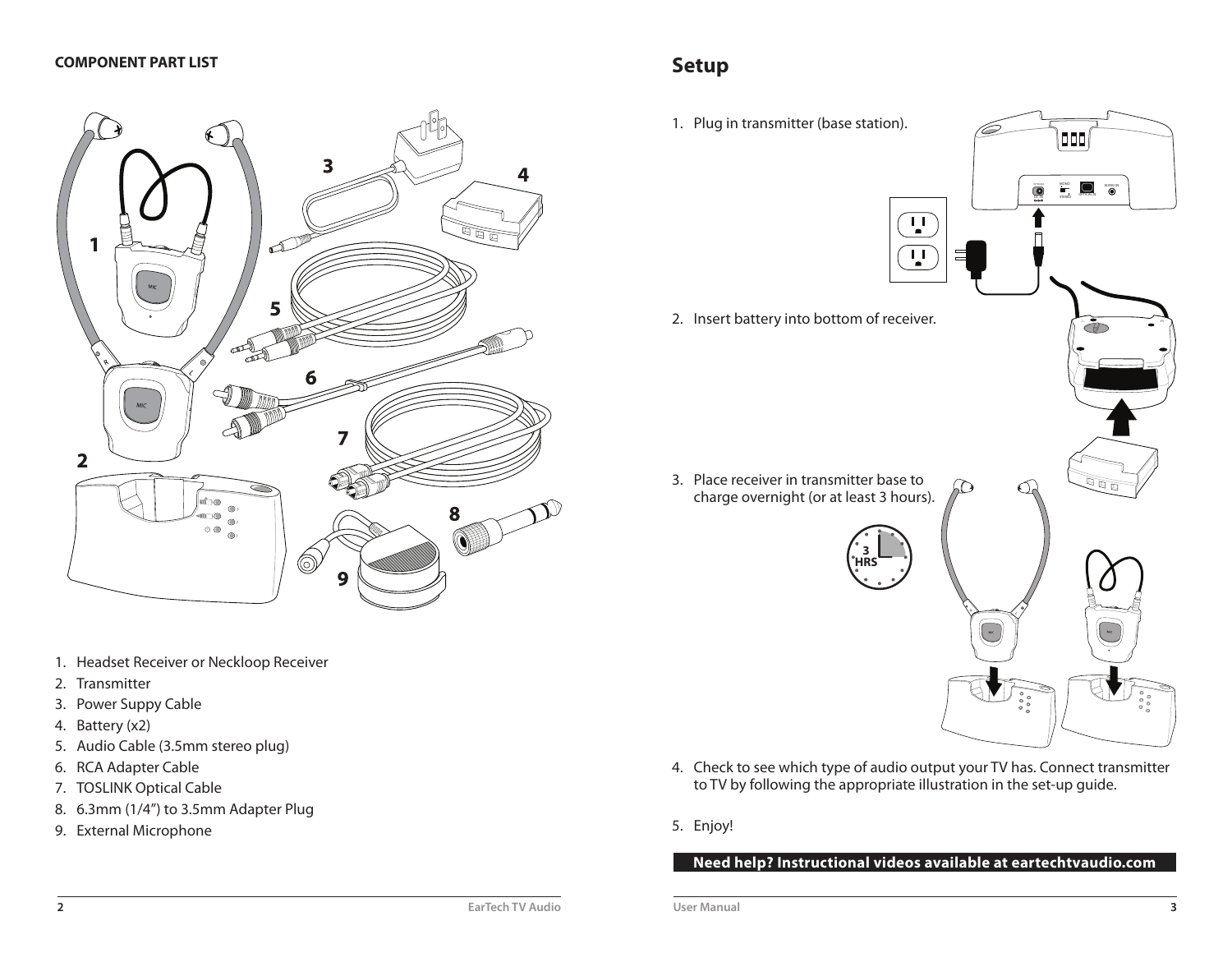### **How to use:EarTech TV Audio with under-the-chin Headset Receiver**

- 1. Turn on your sound source (e.g. TV).
- 2. While wearing the headset, adjust the volume level initially to a low volume to protect your hearing. The volume increases when you turn the dial toward "10" and it decreases when you turn the dial in the direction of "0".
- 3. Turn the headset on with the switch on the side. The flashing green LED indicates that the receiver is switched on. The LED will be solid green once a signal is received from the sound source. **If the green LED continues to flash after one minute, refer to pg. 11 for pairing instructions.**
- 4. Set the desired volume on your headset.
- 5. We recommend that you turn off the headset and place back into the transmitter cradle when not in use, to ensure that the battery is always charged.



### **How to use:EarTech TV Audio Neckloop Receiver**

- **CAUTION: If you have a heart pacemaker, contact your physician or the manufacturer of the pacemaker before using the neckloop, to ensure that the pacemaker is not subject to interference.**
- 1. Turn on your sound source (e.g. TV), and switch your hearing aids to T-coil setting.
- 2. Adjust the volume level on the neckloop initially to a low volume to protect your hearing.
- 3. The neckloop lock is used to safely wear the device and is designed to release to minimize accidents. Ensure that the neckloop lock has been closed completely (see pg. 6)
- 4. Turn on the neckloop receiver by using the ON/OFF switch on the side of the receiver. The flashing green LED on the receiver indicates that the receiver is switched on. The LED will be solid green once a signal is received from the sound source. **If the green LED continues to flash after one minute, refer to pg. 11 for pairing instructions.**
- 5. Set the desired volume on your neckloop receiver.
- 6. We recommend that you turn off the neckloop and place back into the transmitter cradle when not in use, to ensure that the battery is always charged.

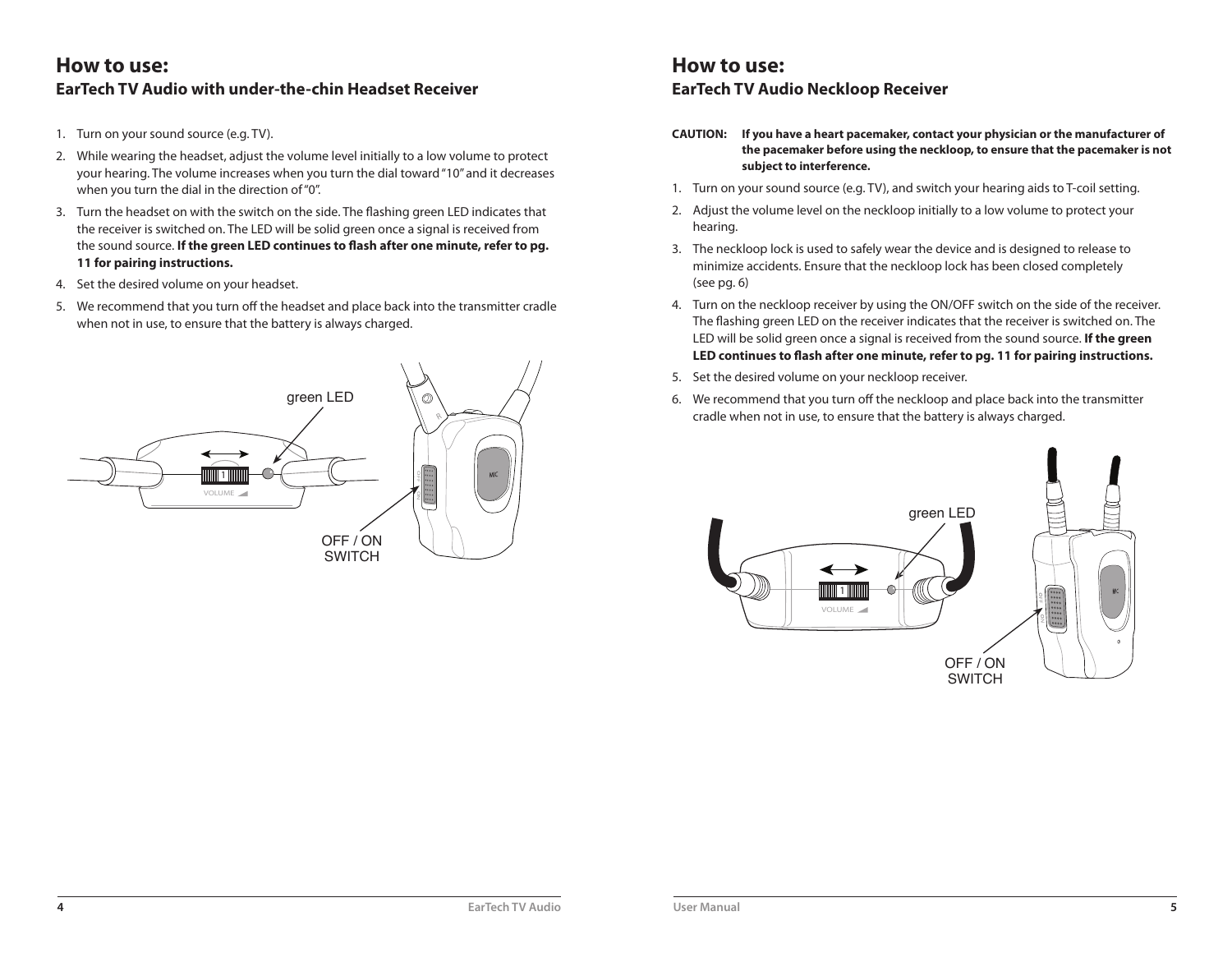#### **Safety lock in the Neckloop**



Please ensure that the safety lock is completely closed in the neckloop to guarantee proper functioning.



#### **Important!**

The overall operating time of the receiver can be reduced significantly depending on the listening volume and the accessories connected to the output.

#### **Tone Presets**

You can set the Tone/Clarity with the button on the transmitter. Press and release the button until you find a listening preset that is right for you.



The following table shows the settings. Select which setting works best for you.

| Setting       | Orange LED Indicator | Effect                              |
|---------------|----------------------|-------------------------------------|
| Default       | O<br>Οz              | Flat                                |
|               | O                    | Bass Boost +<br><b>Treble Boost</b> |
| $\mathcal{P}$ |                      | <b>Treble Boost</b>                 |
|               |                      | <b>Bass Boost</b>                   |

#### **Balance control**



The balance controls the volume distribution between the right and the left ear with the headset or when the 3.5 mm stereo output is used on the neckloop with earbuds or headphones. Adjust the balance so that you have the same volume level in both ears.

#### **Note regarding neckloop: If using with T-coil equipped hearing aids, you can adjust the volume and tone, but not the balance.**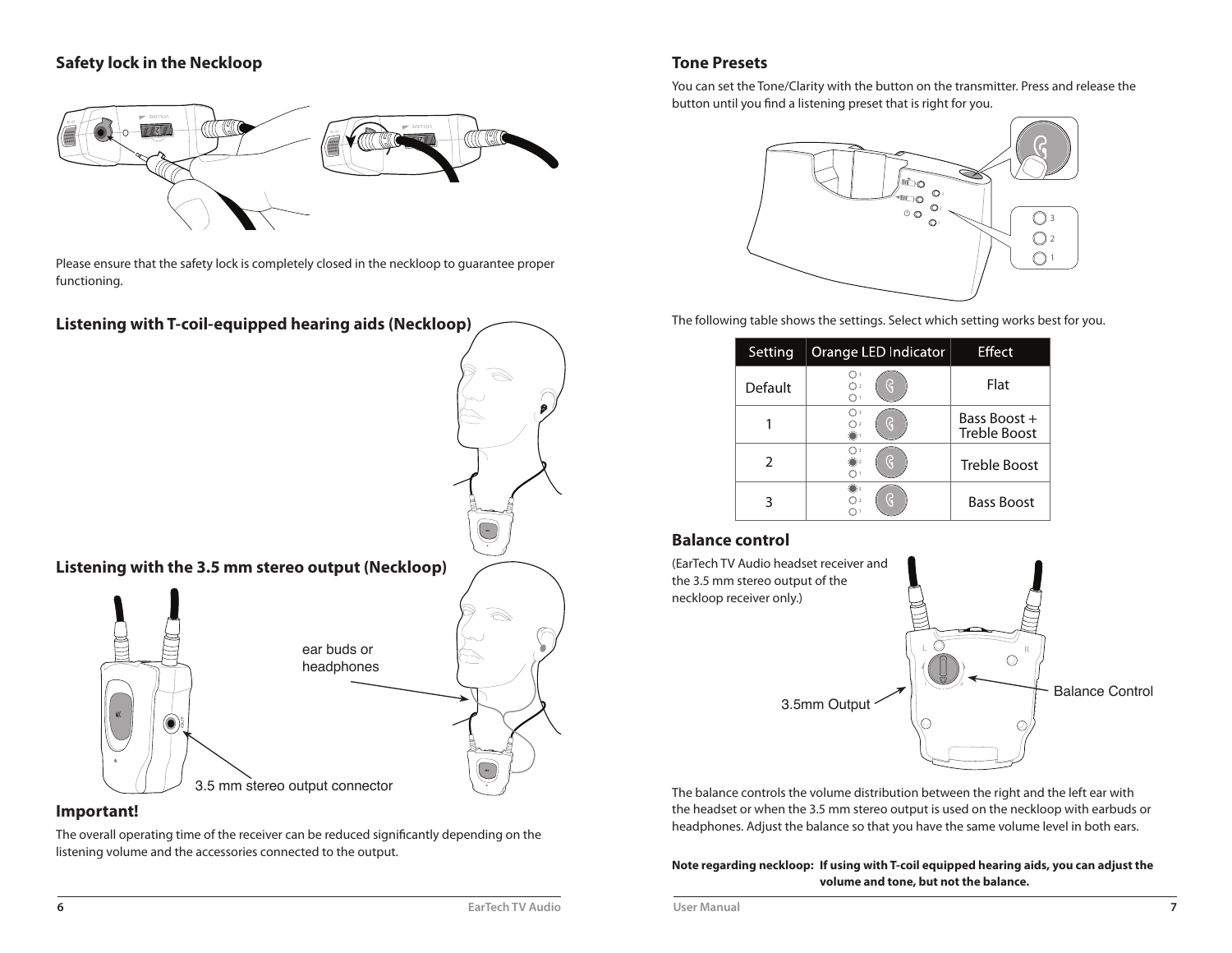#### **Volume control**

Adjust the volume level on the headset initially to a low volume to protect your hearing.

The volume increases when you turn the dial toward "10" and it decreases when you turn the dial in the direction of "0".



#### **Range**

EarTech TV Audio uses the newest 2.4GHz technology. In optimal cases the range is up to 30.5 meters (100 feet).

The 2.4GHz radio frequency technology also works through walls. The range depends greatly on the building and the environment.

#### **Mono/Stereo Switch**

 You can switch to stereo when using the headset or the 3.5mm output on the neckloop with earbuds or headphones. When using T-coil enabled hearing aids with the neckloop, the signal will always be mono.



**BACK OF TRANSMITTER** 

#### **MIC button**

 Anytime during use you can mute the sound source and activate the built-in microphone to carry on a conversation. Simply press and release the MIC button on the front of your neckloop or headset. The green LED light on top of the neckloop or headset will turn red, indicating the internal microphone has been activated. To return to the TV, press and release the MIC button again. The red light will return to green.





### **Battery charging**

 **Headset:** The green LED on the headset will blink slowly and beep every minute when the battery is low.

**Neckloop:** When the battery level is low, you will hear 3 beeps every minute in the neckloop. The neckloop will be switched off automatically after 5 minutes.



After use, gently place the receiver into the charging cradle of the transmitter.

Ensure that the receiver is placed correctly in the transmitter. If the receiver is charging, the green LED at the right side of the receiver is illuminated. For first time operation, it is recommended that the battery be charged for at least three (3) hours.

Once the battery is fully charged, it can be used up to six (6) hours. The operating time may vary, depending on the listening volume.

An additional battery can be charged in the transmitter. Additional batteries are available through your EarTech TV Audio distributor.

The additional battery can be inserted into the charging bay behind the receiver charging cradle. Please ensure that the sloped side points upward and that you insert it without applying too much force. The LED on the base is illuminated green when the battery is charging.

We recommend that you exchange the battery in the receiver with the spare battery in the transmitter weekly. This ensures that the batteries are used regularly and that they achieve a maximum service life.

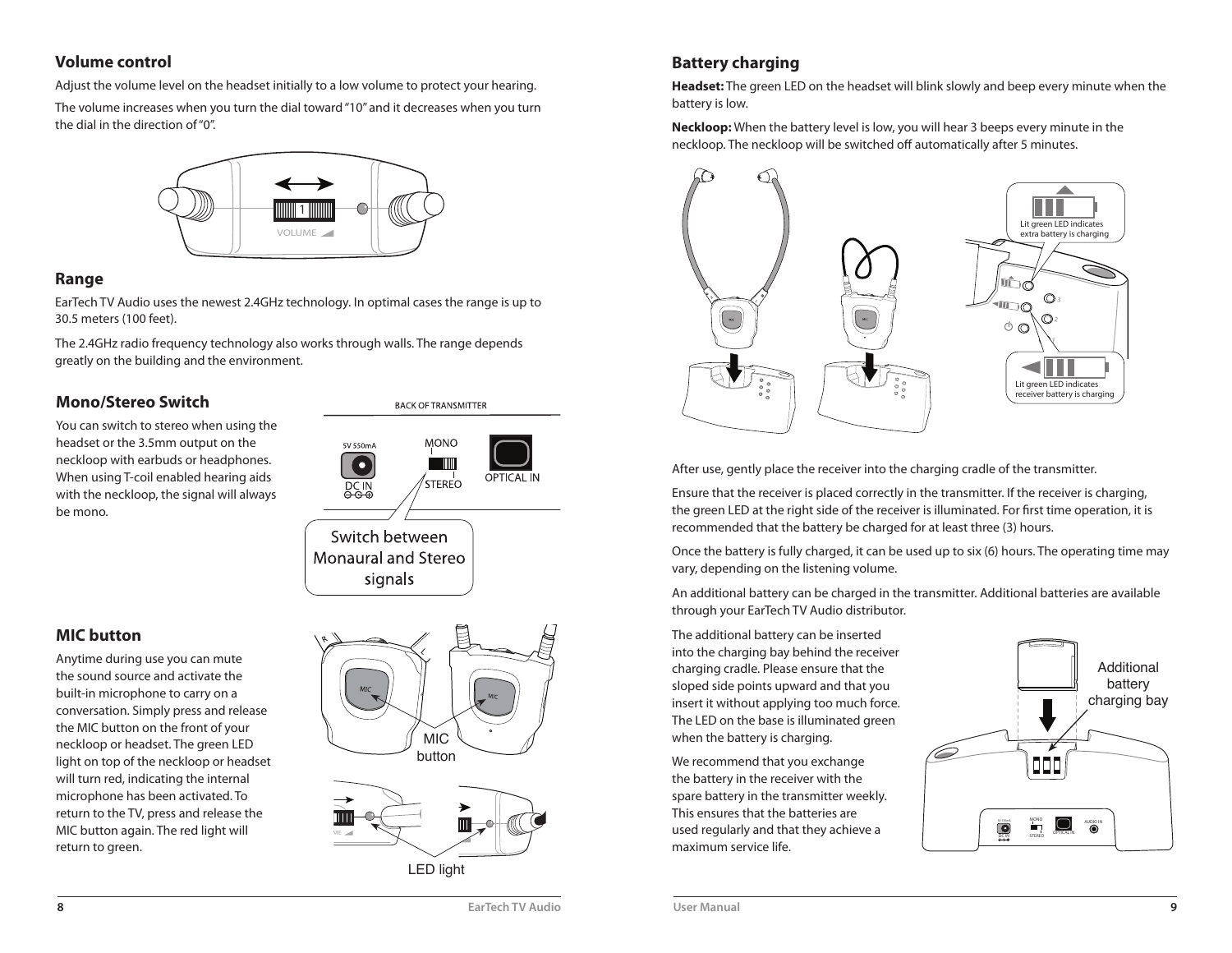# **Cleaning and care**

### **Cleaning the transmitter and the receiver**

If the device becomes dusty or dirty, you can clean it with a clean, damp cloth. Disconnect the transmitter from the power supply before cleaning.

### **Cleaning the silicone ear tips**



You can remove the ear tips from the headset. Clean the ear tips with mild soapy water. Dry the ear tips thoroughly and reattach them.

### **Replacing the silicone ear tips**

 The hypoallergenic silicone ear tips should be replaced if they become worn or damaged. New silicone tips can be ordered from your EarTech TV Audio distributor.

## **Important information**



Product damage caused by improper handling as well as damage due to contamination are excluded from the warranty.

This device is not protected against moisture. Do not place objects that are filled with fluids on or near the device, e.g. vases.

Open fire sources such as burning candles, should not be placed on or near the transmitter.

# **Warranty**

Refer to the warranty card included in the product package.

# **Connection guide**





**If connecting to a PC use either the headphone jack or if available,the optical audio output.**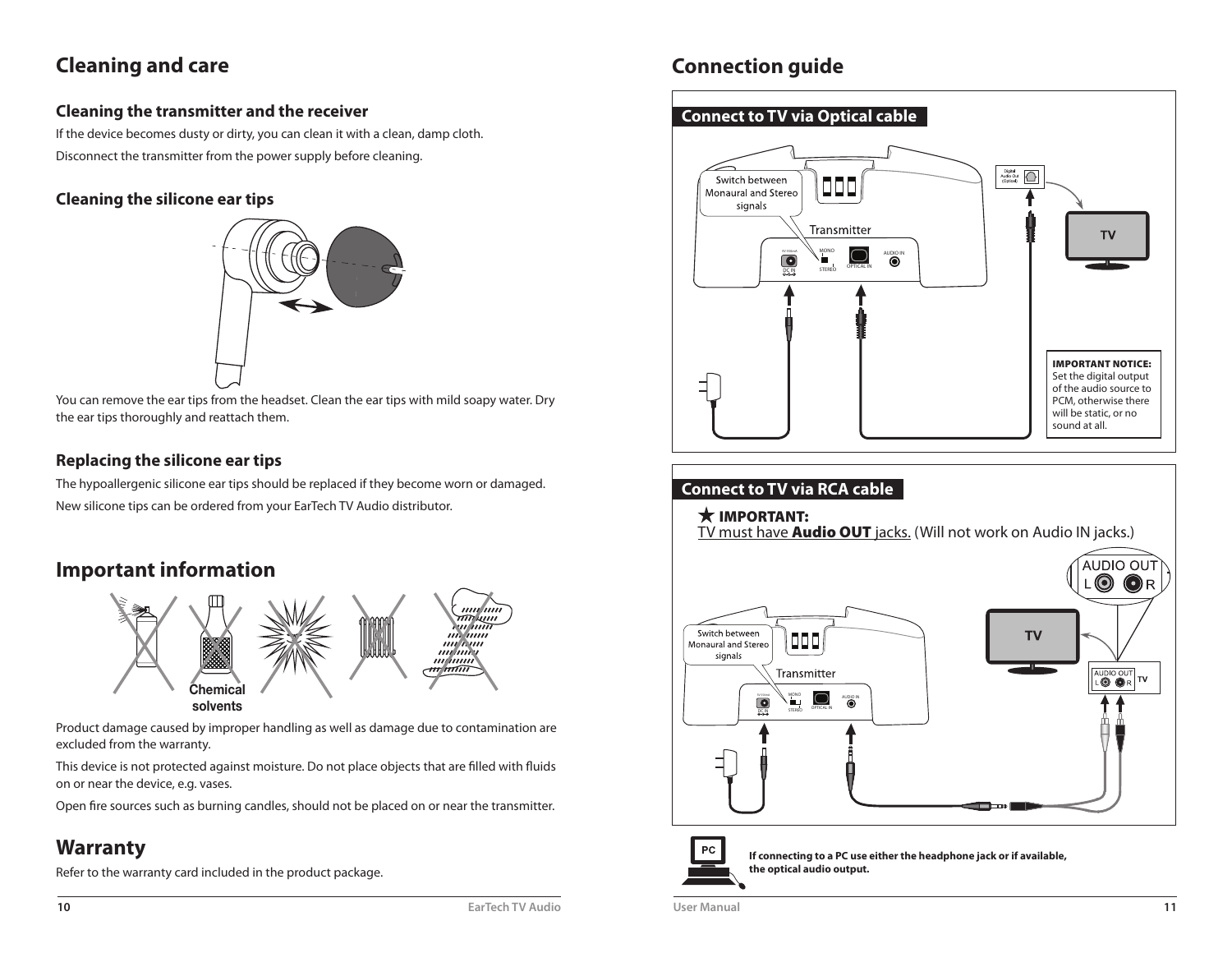

#### Need assistance? **Call us at 1-888-327-1299 (customer support hours Monday – Friday 8:00 am – 5:30 pm ET) or email info@EarTechTVAudio.com**



## **Troubleshooting**

#### **The Neckloop Receiver cannot be linked to the Transmitter, please follow this procedure for Pairing:**

- 1. Turn OFF the power to the Transmitter by unplugging the power supply.
- 2. Turn ON the Neckloop Receiver.
- 3. Press and hold the MIC Button on the Receiver for 5 seconds. The green LED on the Receiver will flash quickly.
- 4. Turn ON the Transmitter by plugging in the power supply.
- 5. The Receiver and the Transmitter are then Paired automatically and the green LED on the Receiver lights steadily.
- 6. One Transmitter can be connected to multiple Receivers as above

#### **The Headset Receiver cannot be linked to the Transmitter, please follow this procedure for Pairing:**

- 1. Turn OFF the power to the Transmitter by unplugging the power supply.
- 2. Turn ON the Headset Receiver.
- 3. Press and hold the MUTE Button on the Receiver for 5 seconds. The green LED on the Receiver will flash quickly.
- 4. Turn ON the Transmitter by plugging in the power supply.
- 5. The Receiver and the Transmitter are then Paired automatically and the green LED on the Receiver lights steadily.
- 6. One Transmitter can be connected to multiple Receivers as above

#### **No sound**

- Ensure that the power supply is inserted in the outlet and that it's cable is properly connected to the DC IN connector on the Transmitter.
- Ensure that the Receiver power ON/OFF switch is switched to ON.
- Make sure the battery is charged. If not, recharge the battery or replace it with a fully charged battery.
- Ensure that the TV set, Hi-Fi system or audio component is switched ON and set to a channel that broadcasts an audio signal.
- Use the Volume Control on the Receiver to increase the sound level.
- Try using a different connection RCA, OPTICAL or HEADPHONE.

#### **Distortion**

- The Receiver may be too far away from the Transmitter. Move the Receiver closer to the Transmitter.
- The audio signal input level may be too low. Increase the volume from the audio source.
- The audio signal input level may be too high. Lower the volume from the audio source.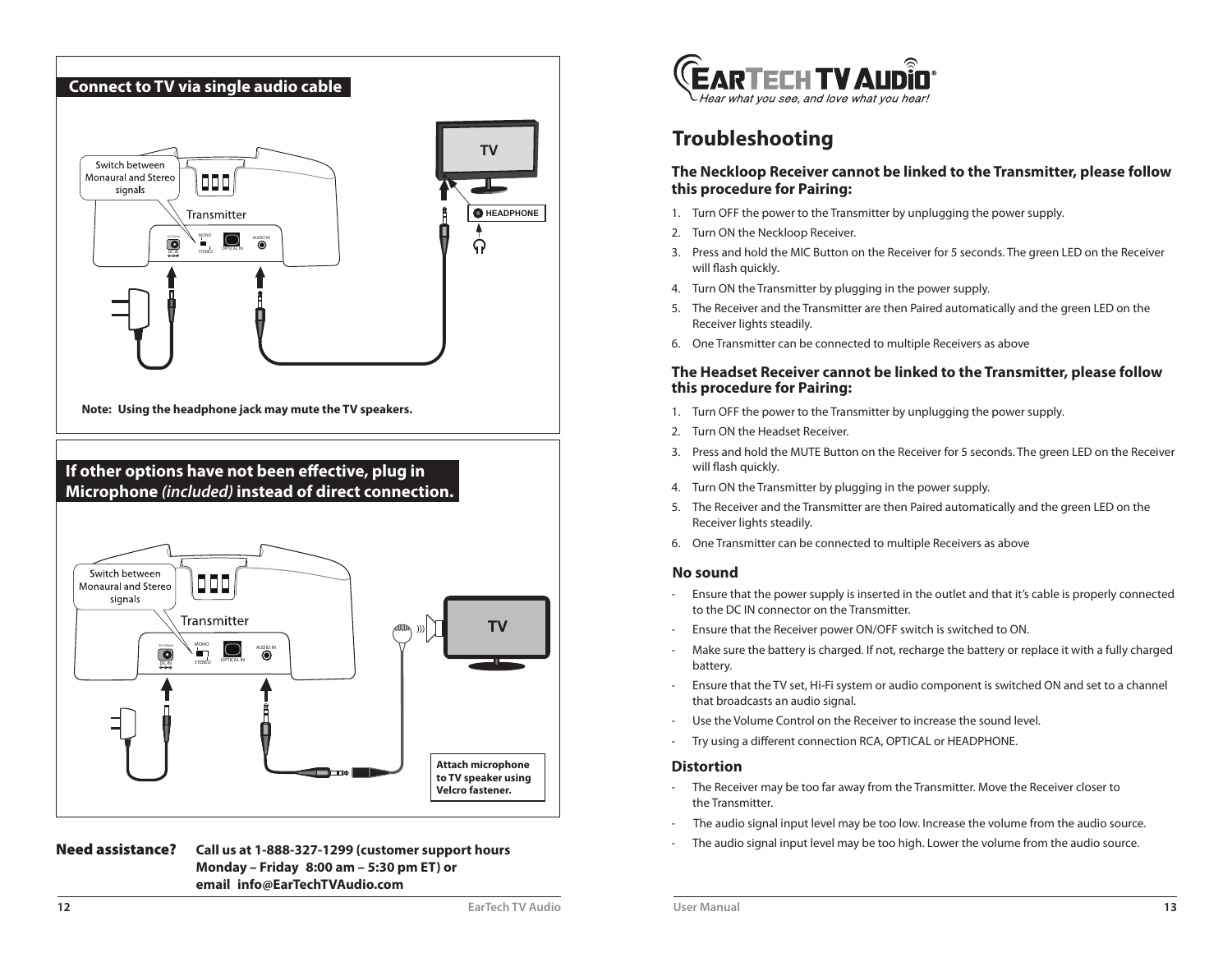#### **TECHNICAL SPECIFICATIONS: HEADSET**

| Transmission mode:     | Digital RF System                                                      |
|------------------------|------------------------------------------------------------------------|
| Carrier frequemcy:     | 2.4GHz ISM BAND                                                        |
| Operating voltage:     | Transmitter 5VC 550mA<br>Receiver 3.7 V, 350mA Lithium Polymer Battery |
| Frequency response:    | 30Hz - 20KHz                                                           |
| Distortion:            | $< 0.5\%$                                                              |
| Signal-to-noise ratio: | >75dB                                                                  |
| Listening time:        | up to 6 hours                                                          |
| Range:                 | up to 25 meters (82 feet) (open area)                                  |

#### **TECHNICAL SPECIFICATIONS: NECKLOOP**

| Transmission mode:     | Digital RF System                                        |
|------------------------|----------------------------------------------------------|
| Carrier frequemcy:     | 2.4GHz ISM BAND                                          |
| Operating voltage:     | Transmitter 5V<br>Receiver 3.7 V Lithium Polymer Battery |
| Frequency response:    | 20Hz - 20KHz                                             |
| Distortion:            | $<0.5\%$                                                 |
| Signal-to-noise ratio: | >85dB                                                    |
| Listening time:        | up to 6 hours                                            |
| Range:                 | up to 30 meters (98.4 feet) (open area)                  |